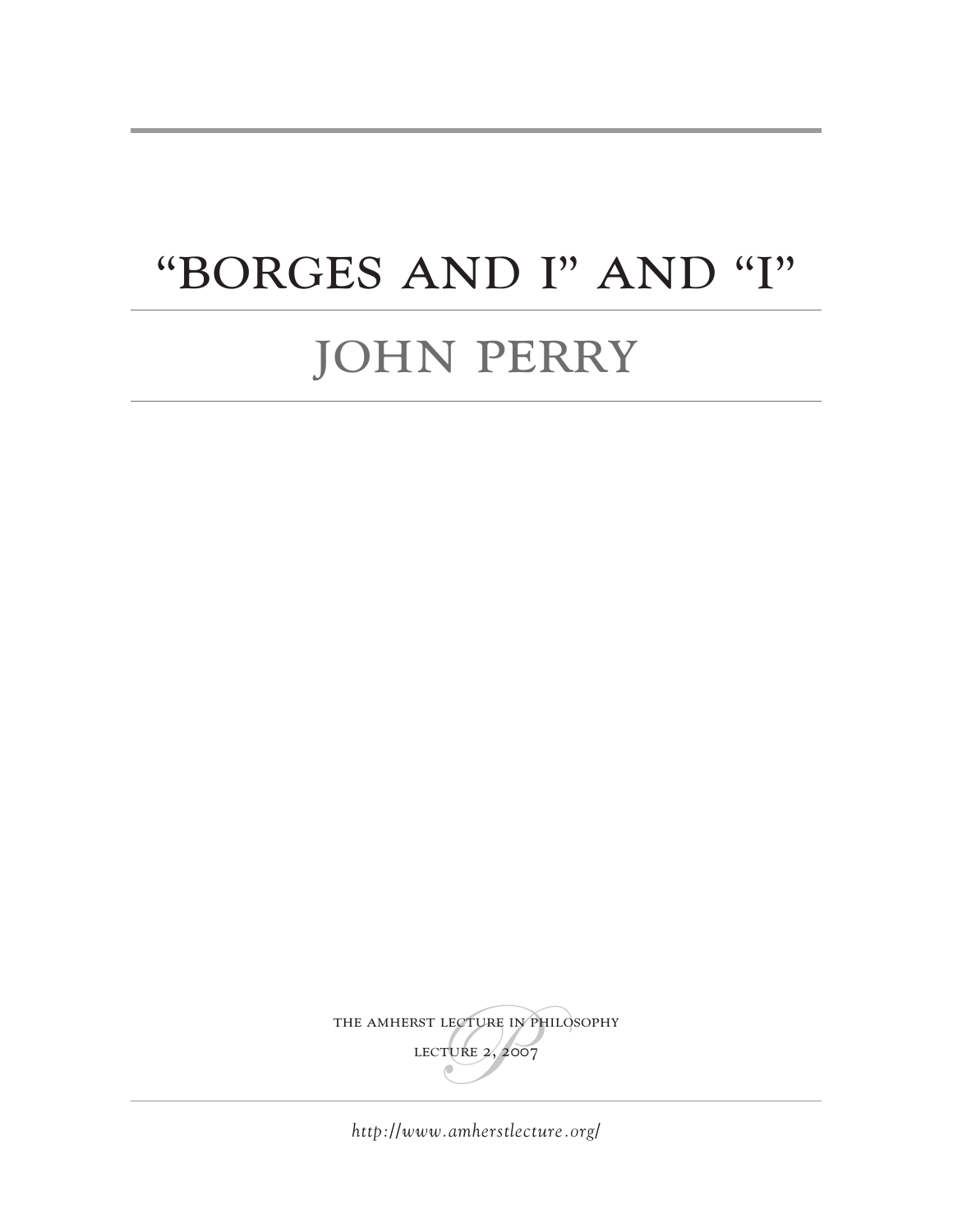*"Borges and I" and "I"* John Perry

#### Preferred citation

Perry, John. "'Borges and I' and 'I'." *The Amherst Lecture in Philosophy* 2 (2007): 1–16. [<http://](http://www.amherstlecture.org/perry2007/) [www.amherstlecture.org/perry2007/](http://www.amherstlecture.org/perry2007/)>.

#### **ABSTRACT**

In Jorge Luis Borges' (very) short story, "Borges and I," one character, referred to in the first person, complains about his strained and complex relation with another character, called "Borges." But the characters are both presumably the author of the short story. I try to use ideas from the philosophy of language to explain how Borges uses language to express complex thoughts, and then I discuss two interpretations of the story.

*The Amherst Lecture in Philosophy* (ISSN: 1559-7199) is a free on-line journal, published by the Department of Philosophy, Amherst College, Amherst, MA 01002. Phone: (413) 542-5805. E-mail: alp@amherst.edu. Website: [http://www.amherstlecture.org/.](http://www.amherstlecture.org/)

Copyright John Perry. This article may be copied without the copyright owner's permission only if the copy is used for educational, not-for-profit purposes. For all other purposes, the copyright owner's permission is required. In all cases, both the author and *The Amherst Lecture in Philosophy* must be acknowledged in the copy.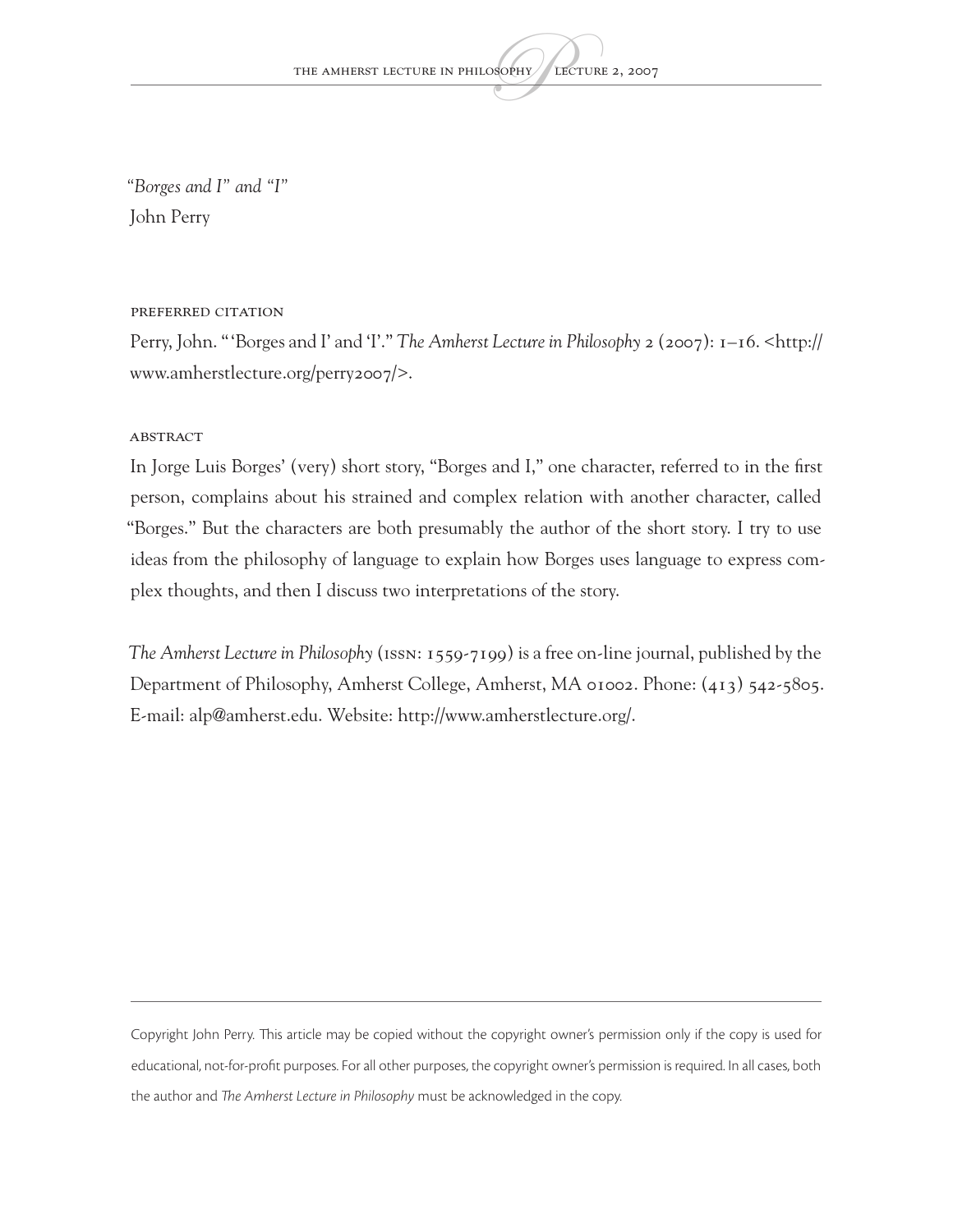## "Borges and I" and "I"

John Perry Stanford University

BORGES' STORY, "Borges and I," although less than a page long, is full of philosophical riches.<sup>1</sup> In this essay I approach the elegant little story with the dry and boring tools of the analytical philosopher. I think trying to understand in some detail the thoughts Borges expresses and how the language he uses allows him to express those thoughts is worth the risk of obscuring, temporarily, the charm of the story.

#### An Author and Two Characters

JORGE LUIS BORGES IS the author of this short story, the one who wrote it, presumably edited it over a period of time, published it and who is similarly responsible for all of the other works we know by Borges. I'll call him "the author." Then there are two characters in it. There is the one the author calls, and I will call, "Borges." The other, whom I'll call "the writer," is referred to in the first person.

In the story, the writer and Borges are presented as the same person. The writer is a famous author, named "Borges," although he is curiously alienated from this aspect of himself, and so writes as if Borges were someone else. But the point of the story would be lost if the writer were not Borges. Borges could have written a story like this about some other

<sup>1</sup> Jorge Luis Borges, *Labyrinths: Selected Stories and Other Writings* (New York: New Directions Publishing, 1964), 246–47.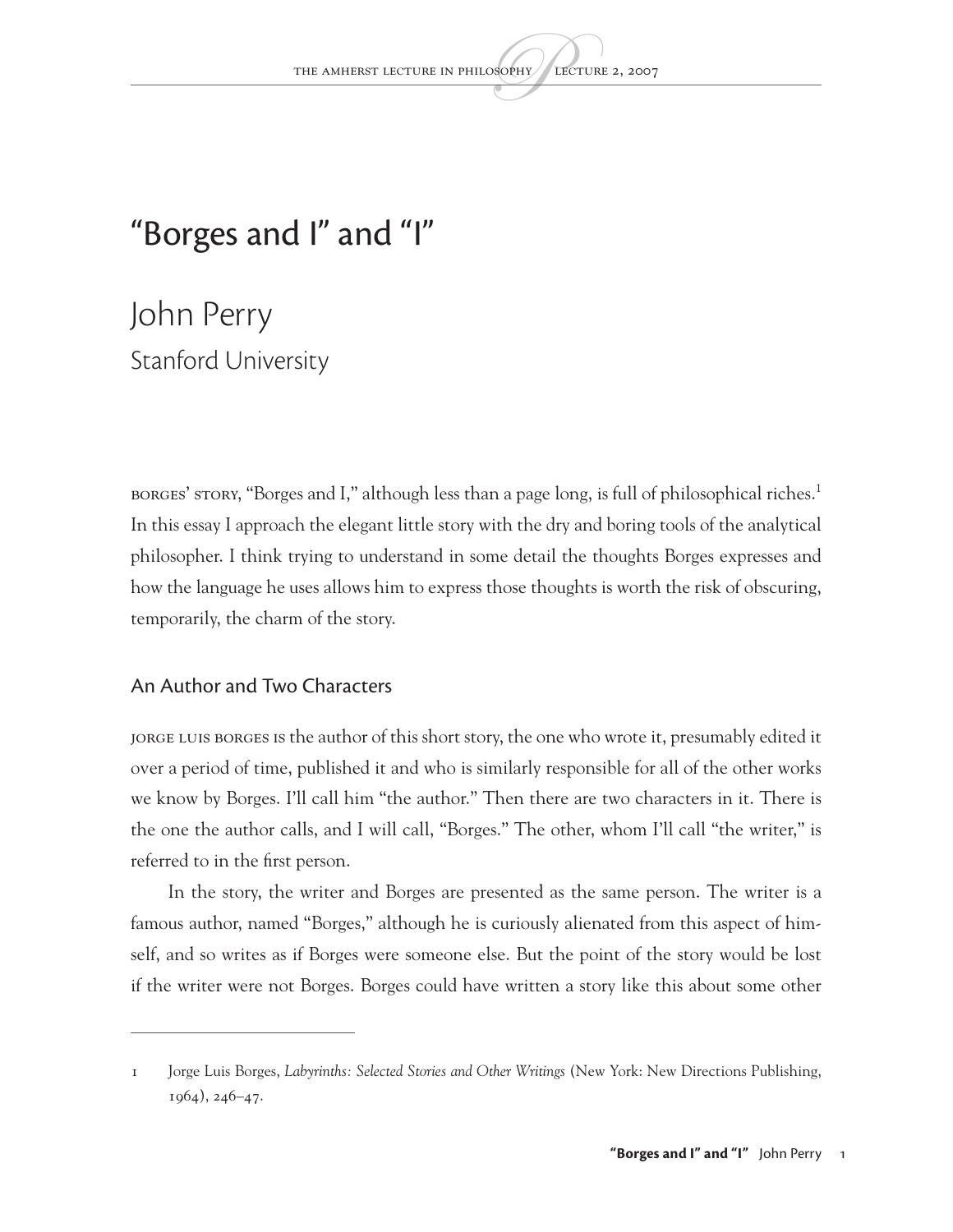author, real or fictional. And I suppose a possible interpretation is that he is doing so, but the fictional author also happens to be named "Borges." I'll assume the more straightforward interpretation. So we have two identities: the author is the writer, and the writer is Borges.

In the story, the writer tells us of a number of relationships that he has to Borges, and compares himself to Borges in various ways. These relationships are perfectly reasonable and familiar ones to have to people other than oneself. But some are a bit odd to have to oneself, and others seem impossible to have to oneself.

The writer says he "know[s] of Borges from the mail and see[s] his name on a list of professors or in a biographical dictionary." There is nothing mysterious about one person knowing about another in such ways. I know of George Bush through seeing him on television and reading about him in the newspapers. That's a reasonable and familiar way to learn about someone else. How about George Bush? Can he know about himself through seeing himself on television and reading about himself in the newspapers? Presumably he does learn *some* things about himself in that way. He might learn about a funny expression he makes by seeing himself on the evening news; he might learn what his exact words were at a press conference by reading the transcript in the next day's *New York Times*. But the writer makes it sound as if he is only aware of Borges' very existence through these "third person" ways. And that would be quite odd.

It would not only be odd, but quite impossible, for Borges to survive the writer. Even if all that is meant by "survival" is living on as a literary figure, if Borges lives on in that way, so will the writer. Other contradictions are only implied; as that the writer likes hourglasses, Stevenson, and the taste of coffee in a less vain and artificial way than Borges does.

In following the writer's thoughts, we must to a certain extent pretend that the writer is not Borges. But if we just think of it as a story about two people, one of whom reads about the other, shares some of his tastes, finds him pompous and annoying, and yet somehow supports him, it loses its point. The interest of the story is the thoughts that the writer has about himself, thoughts that are most naturally expressed in a form of words usually reserved for talking about someone else. The writer is driven to those words not because of some fugue state in which he has forgotten that he is Borges, but in order to express a certain alienation he feels about certain aspects of himself and certain achievements of his, aspects and achievements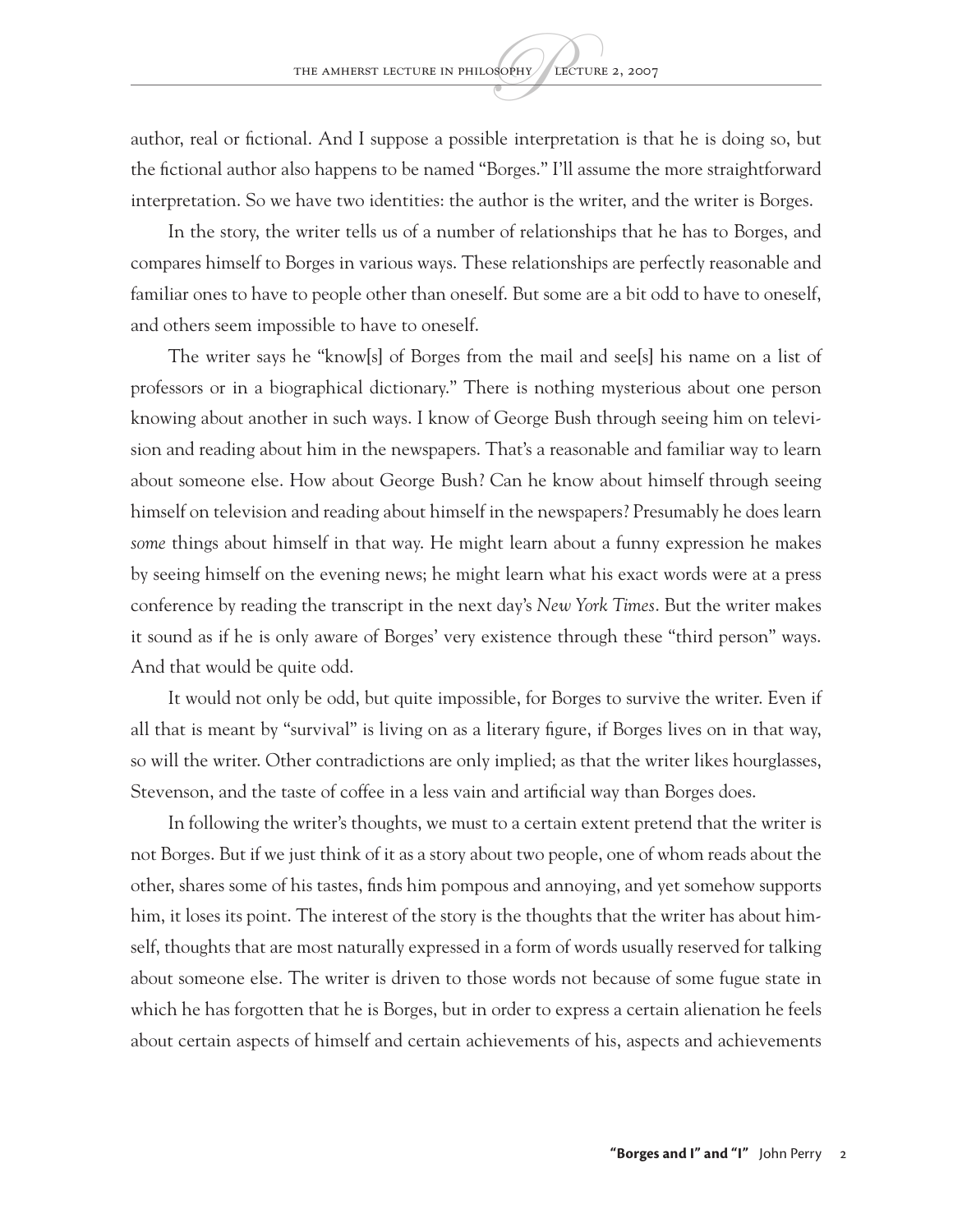he can convey by use of the name "Borges." Still, a digression to contemplate a case of fullblown amnesia may help us fix some ideas.

#### Castañeda's War Hero

HECTOR-NERI CASTAÑEDA TOLD a story about a amnesiac war hero.<sup>2</sup> This man, call him "George H.," performed heroic deeds during a battle, but then fell down into a gully and hit his head. While falling he lost his dog tags. When he awoke he had amnesia. He wandered off, came across another regiment, and ended up in an Army hospital. No one could identify him, but he was obviously a GI, so he was treated and received GI benefits, which he used to go to graduate school to study history. For his thesis he wrote a biography of the famous war hero George H., a man who was involved in the very same battle as he was, a man who performed heroic deeds, was never found, was taken for dead, and was given many posthumous honors. In spite of his considerable research, he doesn't figure out that he is George H. for quite a while.

Before he figures this out, it is quite natural for George H. to refer to himself in two different ways, as "I" and as "George H."; for he doesn't know that he is George H. He can sincerely say that he knows of George H. only through what he has read in libraries and in letters from George H.'s comrades. He can say it sincerely, but of course it is not really true. When he notices that he has a headache, he is learning something about George H.; for he *is* George H. And when he reads that George H. was born in Brooklyn, although we wouldn't say he learns something about himself, he does in the sense that he learns something about a certain person, and that person is he.

Consider George H. in the hospital just after the battle. He knows very little about himself. But he does know some things about himself, for he can discover things about himself just by noticing his own feelings and thoughts, by looking at himself, and in the other ordinary ways we find out about ourselves. In one clear sense he knows who he is. Hungry, he sees a peanut butter sandwich in front of him. He knows whom the sandwich is in front of.

<sup>2</sup> Hector-Neri Castañeda, "'He': A Study in the Logic of Self-Consciousness," *Ratio* 7 (1966): 130–157. I've added some details to his story.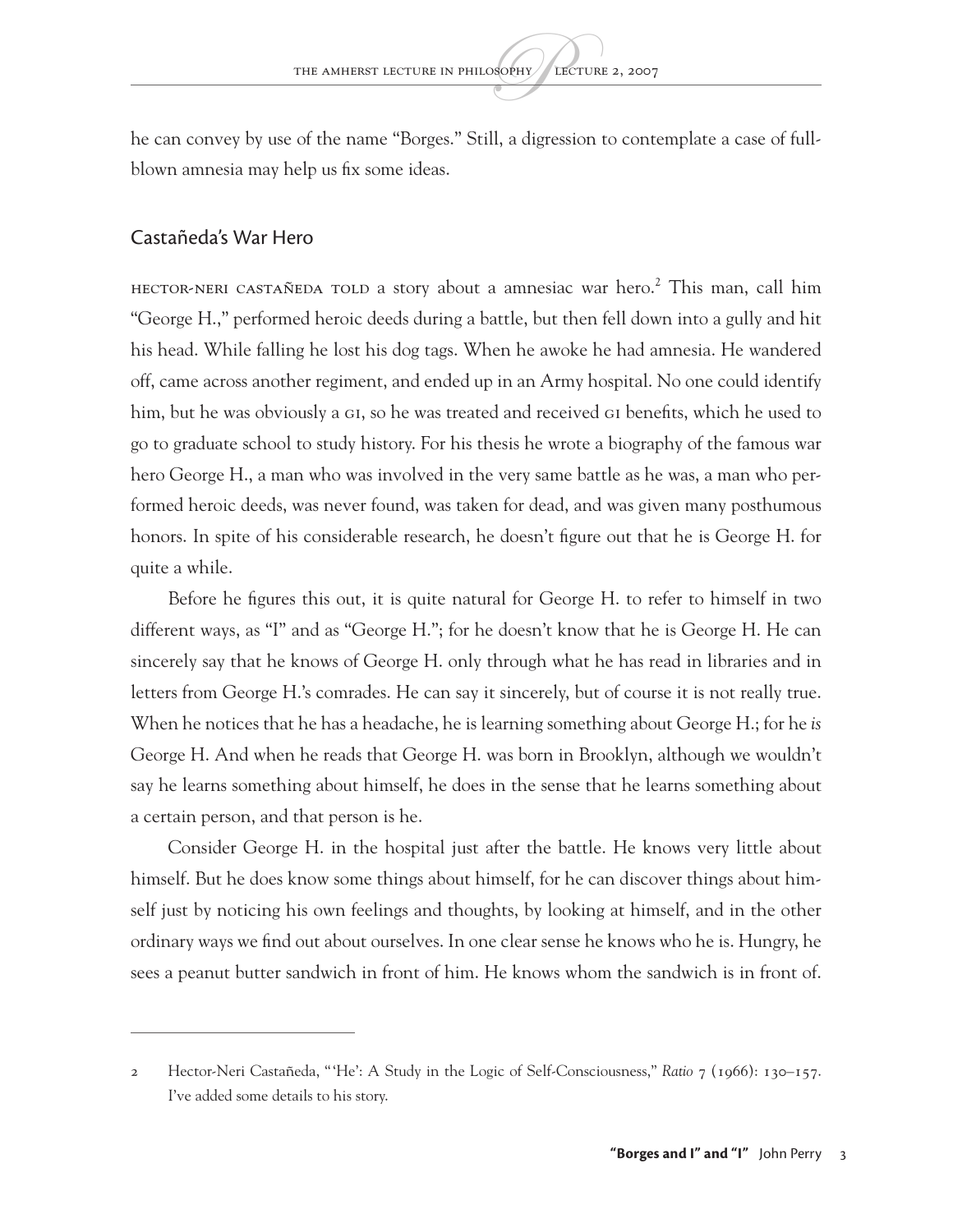He picks up the sandwich. He knows whose mouth he must put it in to relieve his hunger. There are certain "self-informative" ways of picking up information about people; in normal conditions, the person one picks up information about in these ways is oneself. The things one sees are normally in front of the very person who is doing the seeing. There are also normally self-effecting ways of acting. Performing the movement George H. performed is a way of getting a sandwich in front of one into one's own mouth. George H.'s amnesia does not prevent him from knowing about himself in these ways.

But there are ways of learning about himself that his amnesia does prevent. There are ways of learning about oneself that are just applications of general methods of finding out about people, and these are not open to George H. If you ask me my telephone number, and I can't remember it, I can look it up; the same method I would use if I could not remember your telephone number. As long as I remember my name, I can find out all sorts of things about myself. I can find out when I am supposed to give a lecture by checking the bulletin board. I can find out my telephone number and address in the phonebook. These days, if I can't remember the name of an article I wrote, I can look it up on the web by going to my own homepage. In these cases I find out information about myself using exactly the same methods someone else can use to find out the same information about me, using my name for the search, and I can use to find out the same sort of information about someone else, using her name.

The George H. case illustrates some points that are useful in thinking about Borges' story. We basically have two systems for getting information about, and having effects on, ourselves. The most basic system involves self-informative ways of getting information, and self-effecting ways of acting. I see a glass in front of me, I move my hand in a certain way, bring it to my lips and take a drink. This is a way *anyone* can get information about what is in front of her, and use that information to get herself a drink. Since the same method works for everyone, using it doesn't require one to know anything special about oneself, like one's name, social security number, user name, or password. We can also remember *doing* and *experiencing things*, in such a way that there can be no doubt that it is the rememberer who was the agent or the subject of the experiences. George H. can't remember his more distant past, but he can remember the experiences of waking up in a gully, wandering until he found some other friendly soldiers, and coming to the hospital. He does not know his own name, but he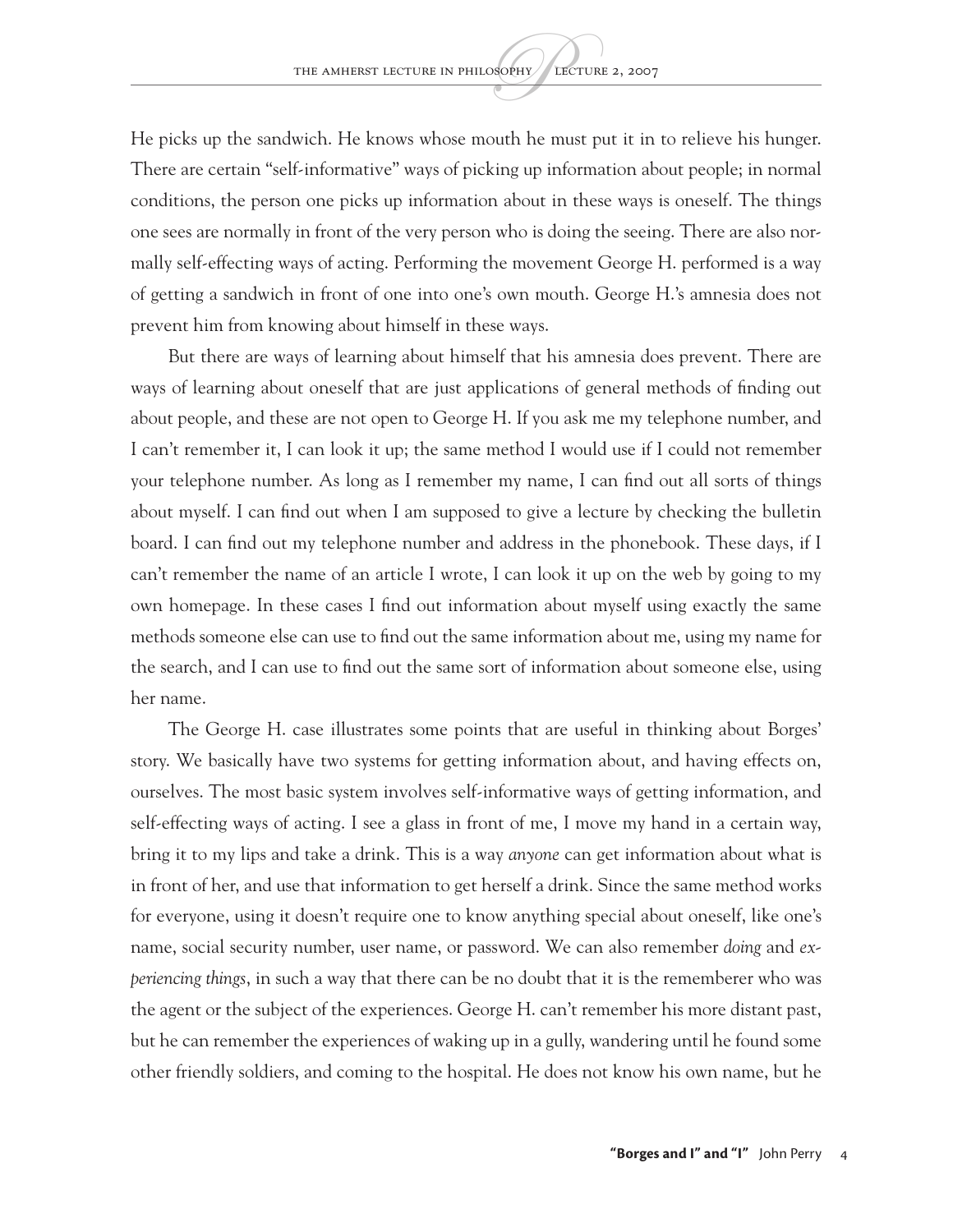does not need to, to realize that these are *his* actions and experiences.3 This is the system that George H. uses in the hospital. And it is the system the writer mainly relies on, for the information that he expresses in the first person.

Now if we use our philosophical training, we can look at this system in a rather awkward, but useful, way. We can say that each person has a special relation to himself or herself, identity. By "identity" here I don't mean being of the same *type* or having a great resemblance. I mean the relation that *A* and *B* have when there is just one thing that is both *A* and *B*. It is the relation that Tully has to Cicero, the evening star has to the morning star, Mark Twain has to Samuel Clemens, Bill Blythe has to Bill Clinton, and so on. Identity is the relation that each thing has to itself and no other. In this sense, identical twins are not identical. If they were, there would be only one person, not twins.

Looking at things in this way allows us to generalize the phenomenon we have noticed. There are many relations that, like identity, are connected with special ways of getting information about things and special ways of acting upon things. There is a special way of getting information about the person in front of me: I open my eyes and look. It works no matter who the person is. And there are special ways of affecting this person. There is a way of shaking the hand of the person in front of you, of hitting him, of smiling at him, and so forth. The knowledge we get about people and things in this way we naturally express using terms whose reference depends on the role they play in our lives: "you," "that desk," "the building over there," and so forth. I'll call this "role-based knowledge." Knowledge of ourselves, gained in normally self-informative ways, is a special case of role-based knowledge. The role is *being identical with*, for which we use the word "self."

The second system of getting information about ourselves seems less basic, in the sense of depending on the first, and doubtless having evolved long after the first; it seems mainly relevant to humans with their vast system of employing language to convey and store information. Information is collected about persons (and places, things, and everything else

<sup>3</sup> This fact is the basis for attempts to analyze personal identity in terms of memory. Various attempts of this sort, and discussion of them, can be found in John Perry, ed., *Personal Identity* (Berkeley: University of California Press, 1975). For a sophisticated modern version of this approach, see the writings of Sydney Shoemaker, especially "Persons and Their Pasts," in his *Identity, Cause, and Mind* (Cambridge: Cambridge University Press, 1984), 19–48.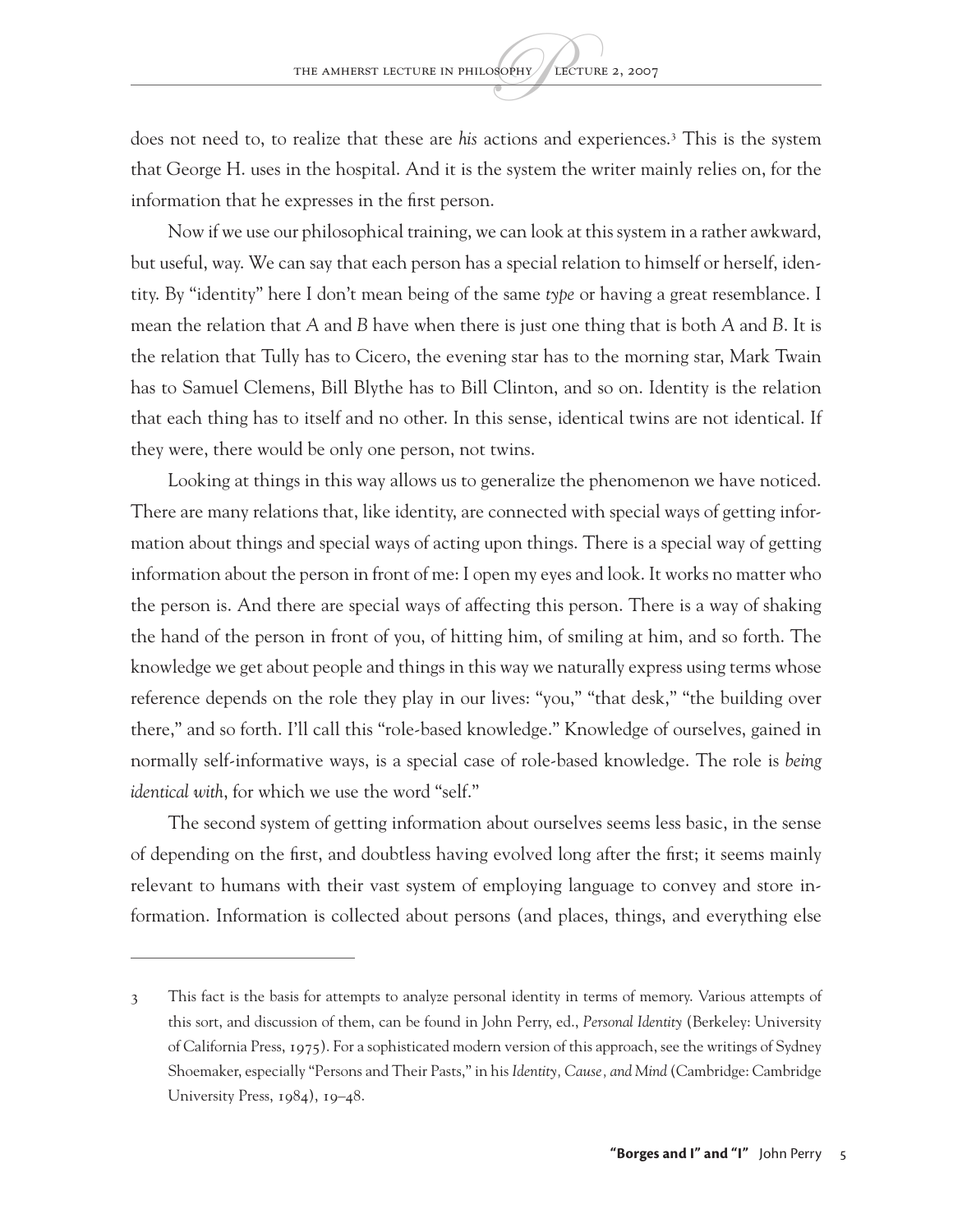imaginable) and conveyed in conversations, newsletters, newspapers, posters, magazines, books, computer accessible data-bases, and so forth. The information is encoded by a name of the person, or a number, like a social security number or a credit card number, that is assigned to the person (or thing, or building, or place). In the case of George H., such pools of information, labeled with the name "George H.," enable *anyone* to get information about George H. And this includes George H. himself. A person can use these pools of information to get information about *the person he happens to be*, if he knows his own name, social security number, or whatever. But anyone else can use the same method to get information about him. One can get access to information about people and things without standing in any special relation to them, that would permit reference to them with terms like "you" or "that building." I'll call such information "detached." Such detached knowledge is most useful to us when we can "attach" it, by recognizing the person or object as one that is playing some role in our lives. For example, I read in a guidebook about Amherst College and Robert Frost Library; the information is detached. When I arrive here, I see a large brick building and recognize it as the library. Now the detached information has been made useful; I know where to go, which way to walk, to find a book, or the cornerstone that President Kennedy helped to install.

Most of us get information about ourselves in both ways. We differ from George H., however, in that we integrate it, for we know who we are. When I look up my name at Amazon.com, having forgotten a date of publication I need to fill out a form, I get information about John Perry, the person I happen to be, knowing that the information is about me. In this normal case, unlike that of George H., the information that I get in self-informative ways, and the information I get about the person I happen to be, end up in the same mental file. When I see on the web that the date when John Perry published his *Dialogue on Personal Identity and Immortality* was 1978, that information goes into the same mental file where information about what is in front of me, whether I am hungry or not, and the like, is kept. I get the information "John Perry published the dialogue in 1978" and this leads to the thought, "I published the dialogue in 1978." With George H., however, the information remains detached. He learns that George H. was born in Brooklyn, but this doesn't lead him to think "I was born in Brooklyn." Compare being in the Robert Frost Library, reading a brochure about the Robert Frost Library, but not knowing you are in it. You know the Robert Frost Library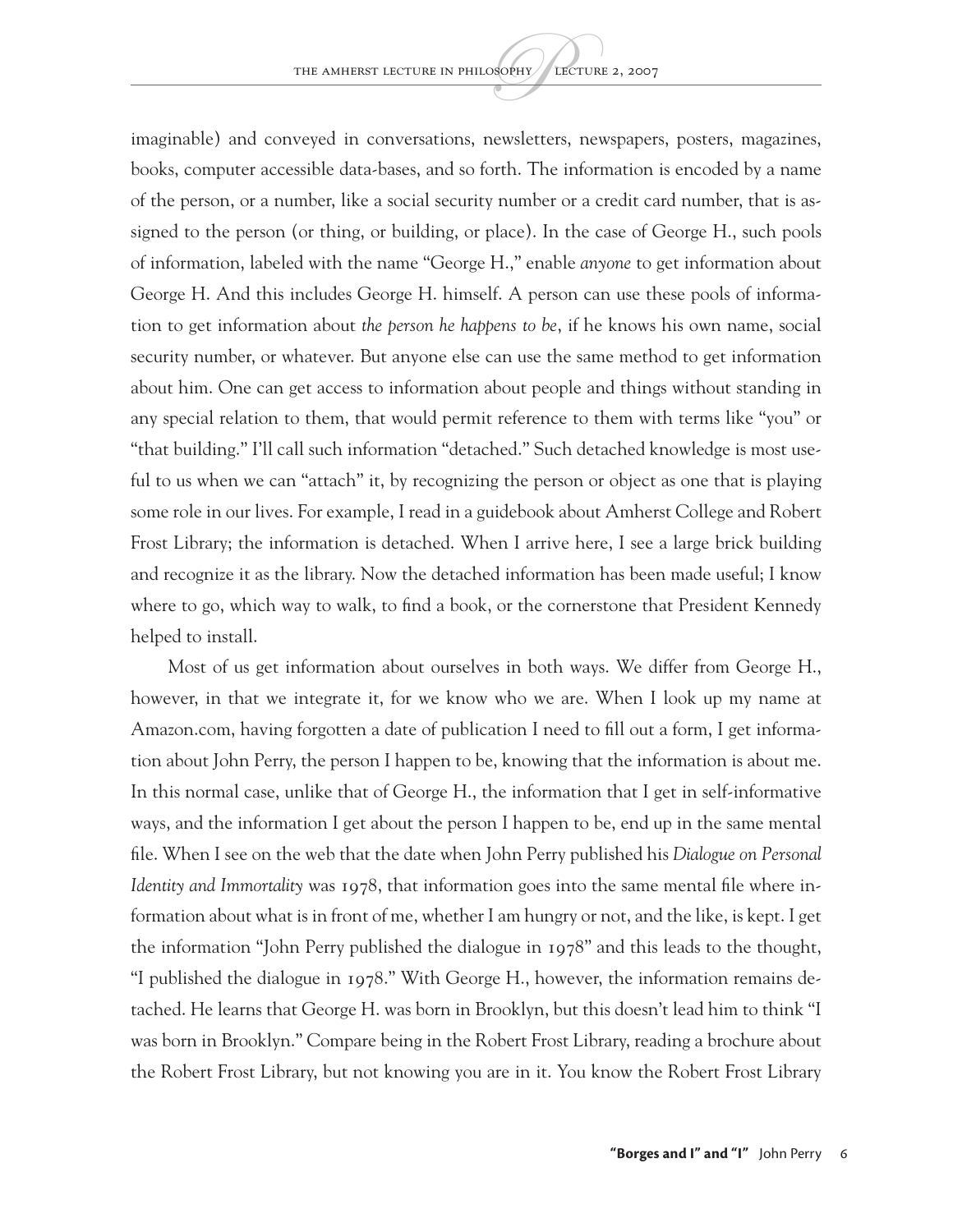was built in 1963, and that President Kennedy attended the laying of the cornerstone, but you don't think, "This building was built in 1963, and President Kennedy attended the laying of this building's cornerstone."

I call the mental file where we keep facts we pick up in self-informative ways our "selfnotion." For most of us, but not for George H., our self-notion is also the depository for information we pick up about ourselves in third-person ways. Normally, we express all the thoughts based on information in this file in the first person, that is, in English, with the words "I" and "me." When the writer uses the third-person, and says, for example, "he has achieved some valid pages," referring to himself with a third person pronoun, the initial suggestion is that he is not thinking about himself but some other person. But we know that Borges and the writer are the same person. We see that the writer, when he speaker of Borges, is holding much of what he knows about himself, the sorts of things that are publicly accessible, in a sort of separate temporary file, leaving out information he gets in self-informative ways. He is thinking of himself, as best he can, in the way that anyone else who has thought about Borges might think of him. He is thinking of himself, as best he can, in the way that he might think of Borges if he were not Borges. In so doing he can examine a character, or persona, that he has created, not only with his writing, but with what he discloses about himself in interviews and the like.

#### "Borges" and "I"

THE WRITER REFERS TO HIMSELF in two ways, in the third person and in the first, with "Borges" and with "I." He manages thereby to convey somewhat different thoughts. With "Borges" he conveys thoughts about himself tied to his public persona, and information that he has, or could, pick up in "third-personal" ways. With the first person, he manages to convey thoughts about himself tied to information he gets in self-informative, or "first-personal" ways.

The connection between the grammatical categories of the first and third persons, and the epistemological distinction between self-informative ways of acquiring knowledge and other ways that may merely be applied to oneself, is so natural that we co-opt the grammatical labels for the epistemological distinction. Still, it is worth asking why this is so natural.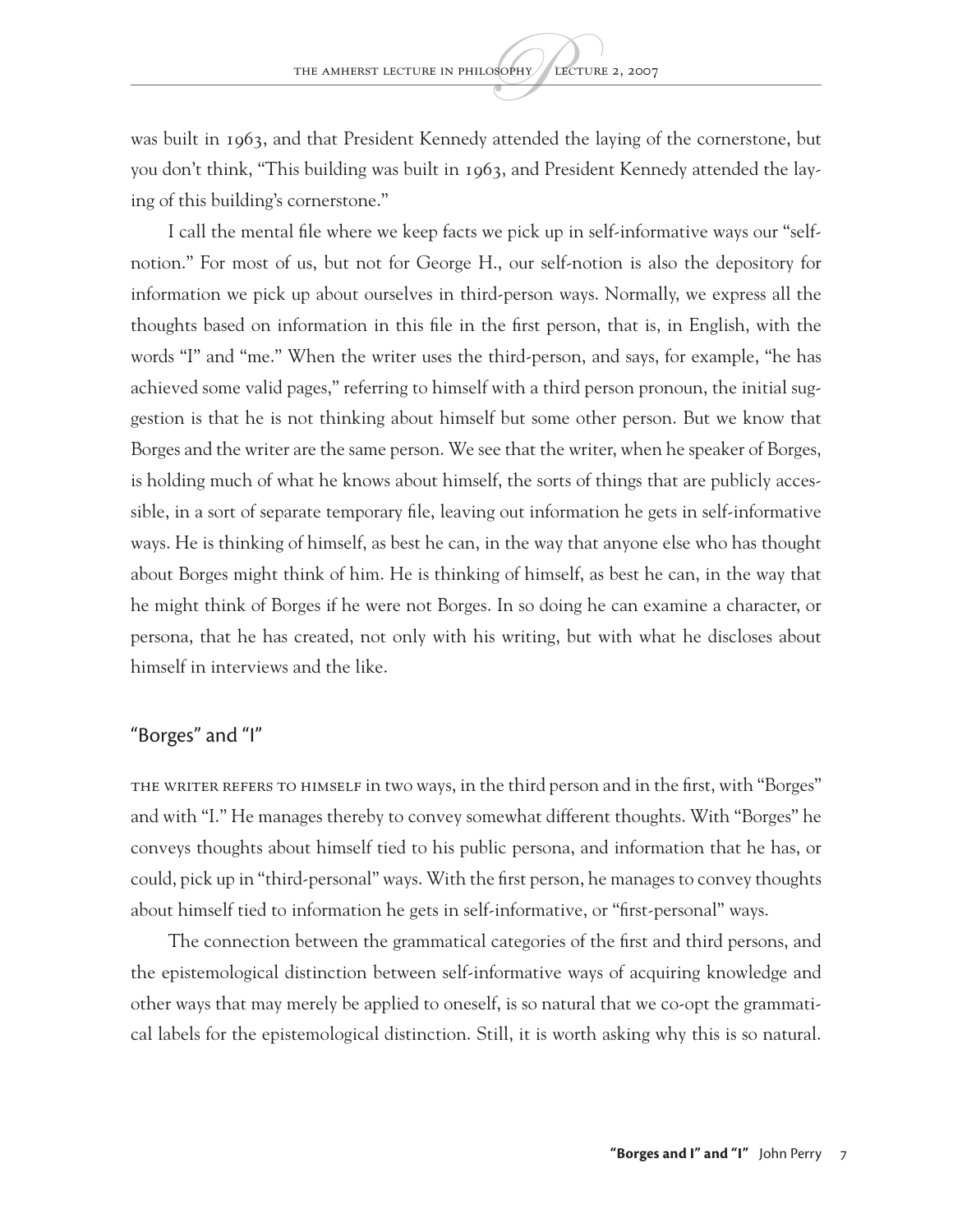Why do the writer's two different ways of referring to himself express different thoughts, and have the different effects on us that they do?

The two ways of referring to himself allow the writer to say things like,

I know of Borges from the mail I tried to free myself from him.

without seeming to imply the rather odd,

I know of myself from the mail I tried to free myself from myself

although the last two are consequences of the first two, *given* the fact that we know, and without which the story would have no point, that Borges is the writer.

The first statement means and conveys something quite different than "I know of myself from the mail," or "Borges knows of himself through the mail," or "Borges knows of me through the mail," even though these sentences, from the author's pen, seem to have, in some sense, the same truth-conditions. Since Borges is the writer, the first statement is true if Borges knows of Borges through the mail, and the writer knows of the writer through the mail. The second is true if Borges tries to free Borges from Borges, and if the writer tries to free the writer from the writer. But we do not draw these implications, but find some less wooden meaning, that conveys something about the writer's thoughts, and how he is alienated from aspects of himself.

A familiar concept of the truth-conditions of a statement is simply what has to hold of the things referred to in the statement – the *subject-matter* – for the statement to be true. I'll call this the *subject-matter truth-conditions*. Since the truth-conditions are the same, but what is conveyed is different, what is conveyed cannot depend on, or depend only on, the subjectmatter truth-conditions. Clearly there is some difference that is made by the difference between "I" and "Borges," even though they both refer to Borges. We can borrow Frege's term for the difference between the two co-referring expressions; they are associated with different "modes of presentation"; the terms "Borges" and "I" (written by Borges) both refer to Borges,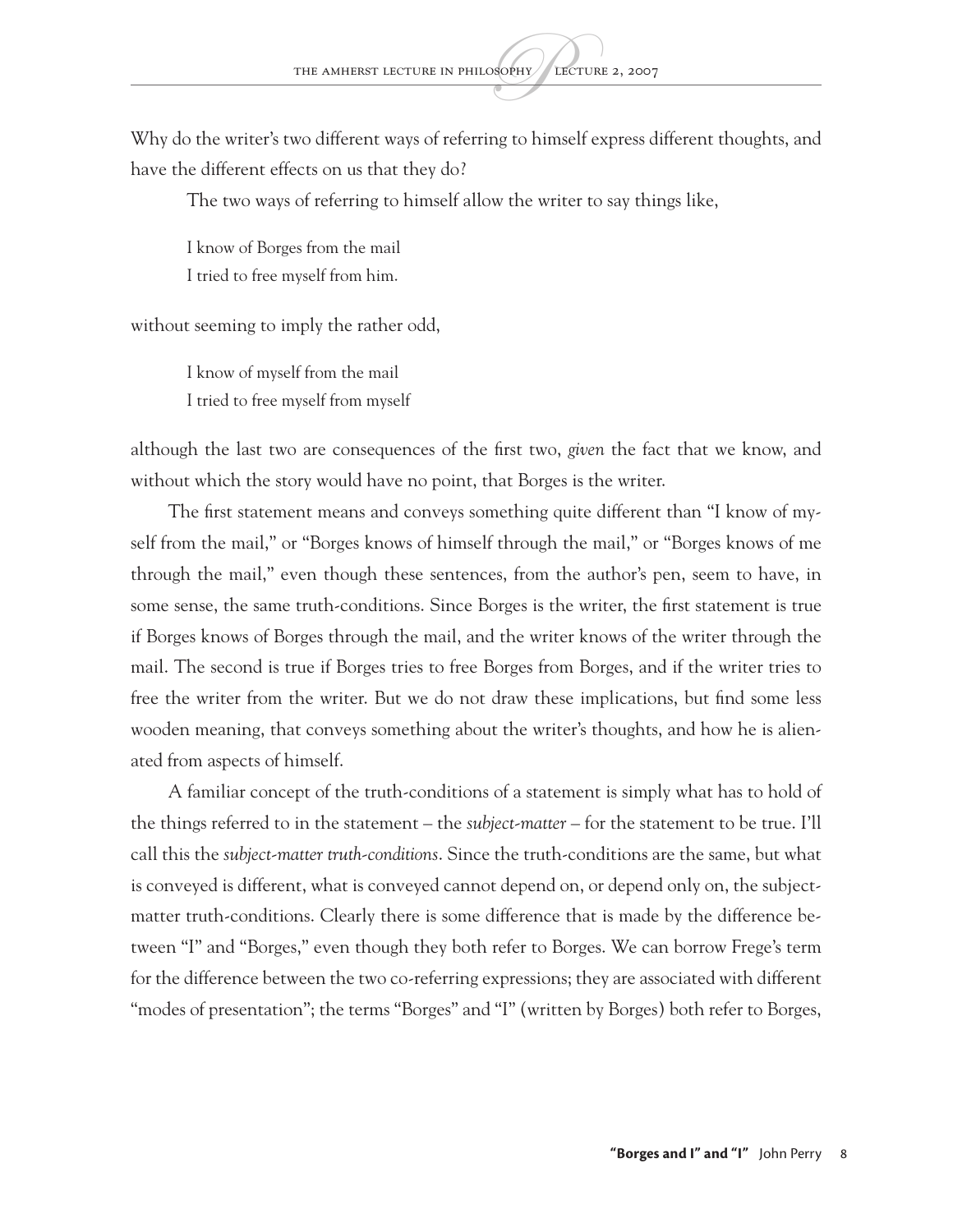but the way they do so, and so the way they present Borges to us, is different.<sup>4</sup> This allows the sentences to convey quite different thoughts, even though the only difference between them is which co-referring term is used. What is this difference?

Those of us old enough to remember General de Gaulle will recall his curious habit of referring to himself in the third person. I suppose he didn't do this all the time, but let's imagine that he did. Imagine you are eating dinner with de Gaulle (whom we will suppose is speaking English, much as we ignore the fact that Borges wrote in Spanish). De Gaulle says, "De Gaulle would like some salt." So you pass him the salt. Why does this sound so pompous, as opposed to "I would like the salt"?

The reason, I suggest, lies in the difference between the way names work and the way pronouns like "I" work. There are simple conventions that allow us to refer to persons with names. Usually the most important conventions are established at or near the time of birth. In America, most children have two or three parts to their name. The family name (from the father, mother, or both), a first name, and a middle name. I'll ignore middle names. So we have, to use my favorite example, the name "David Kaplan," which is a way of referring to the famous logician David Kaplan. The same name is also a way of referring to a professor in Stanford's Medical School. Two conventions, established at different times and places, which allow us to refer to two people with the name "David Kaplan." And of course there are lots of other David Kaplans in the world. Still, we can usually figure out which conventions are being exploited – which David Kaplan is being talked about.

Suppose that you are at a dinner with David Kaplan. He is too far from the salt to reach it, and so are you, but you are next to someone who can, and you have discerned that Kaplan would like some salt because of his baleful look in the direction of the salt cellar after his first bite of steak. "David Kaplan would like the salt," you say to the fellow next to you.

This doesn't sound pompous. But note that it presumes that the person you are talking to knows which of the individuals around the table is named "David Kaplan." You had an alternative way of getting the salt passed to Kaplan; you could have pointed to Kaplan and said, "He would like the salt." Which way you said it would depend on what you felt you

<sup>4</sup> See Gottlob Frege, "On Sense and Reference," in *Translations from the Philosophical Writings of Gottlob Frege*, ed. P.T. Geach and M. Black (Oxford: Blackwell, 1952), 56–78.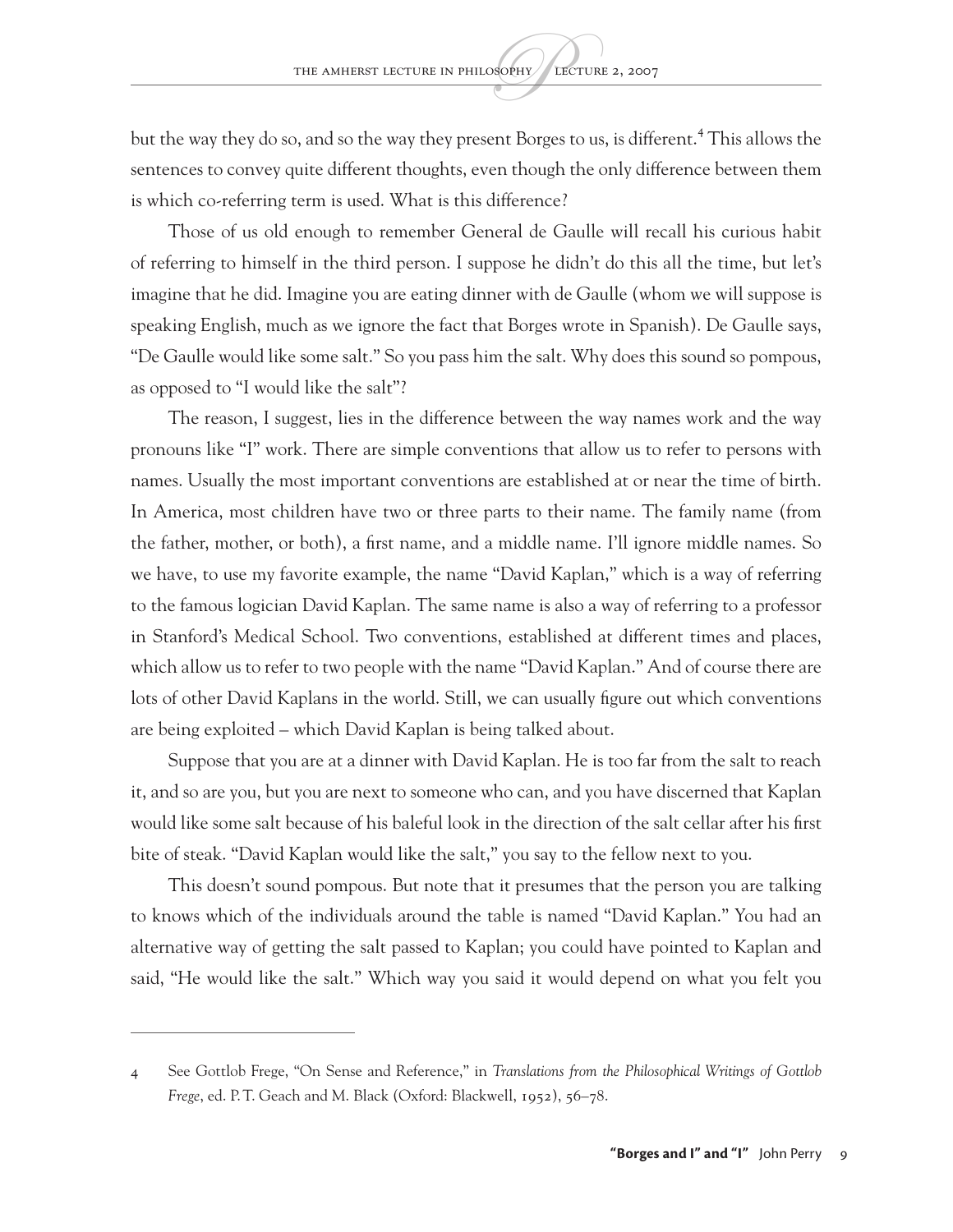could assume about your addressee's knowledge; that is, the two ways of referring to Kaplan make different cognitive demands on the listener. Using Kaplan's name doesn't sound pompous, because you aren't assuming everyone knows *your* name. This is what de Gaulle did, and this accounts, I suggest, for its sounding pompous – although in his case, the assumption was no doubt almost always correct.

So when we plan our utterances and assess the effect they will have, what people might learn from them, and what they need to know to understand them, it is not just the subjectmatter truth-conditions that we exploit and need to worry about. The effect of our utterances, and the thoughts they express, depend on how we refer to things, not just on the things we refer to.

When Borges refers to himself with "I," we think of him in one way, as the writer of the words we are reading. To think of Borges as the writer is to think of him as the one whose thoughts are being expressed in the words we read; that is, his current thoughts, the ones that guided the pen as he wrote or the fingers as he typed.

The name "Borges," written by Borges or anyone else, refers to him in virtue of conventions known by all who know him or know of him.

So, in using the first person, and using his own name, Borges makes different cognitive demands on the reader, and we react to those different demands by interpreting the thoughts he wishes to convey differently. He in effect asks us to bracket the knowledge we don't literally need to understand the reference of his words. When he uses the first person, we bracket the facts we know through information we have accessed via the name "Borges." When he uses "Borges," we bracket the facts we know in virtue of the user of the name being the referent of the name. So we have two characters. One is the writer, who is telling us about his relation to the other, Borges, a well-known author.

These facts about language, about the difference between names and pronouns, and especially "I," are a special case of the more general differences between role-based and detached systems of information and action we considered in the last section. "I" is a selfeffecting way of referring to a person; it is a way anyone has of referring to oneself, that does not depend on knowledge of one's own name, any more than eating the sandwich in front of one does. "Borges" is a detached way of referring to Borges; anyone can refer to Borges in that way, whatever role he plays in their lives and whether or not they know of that role.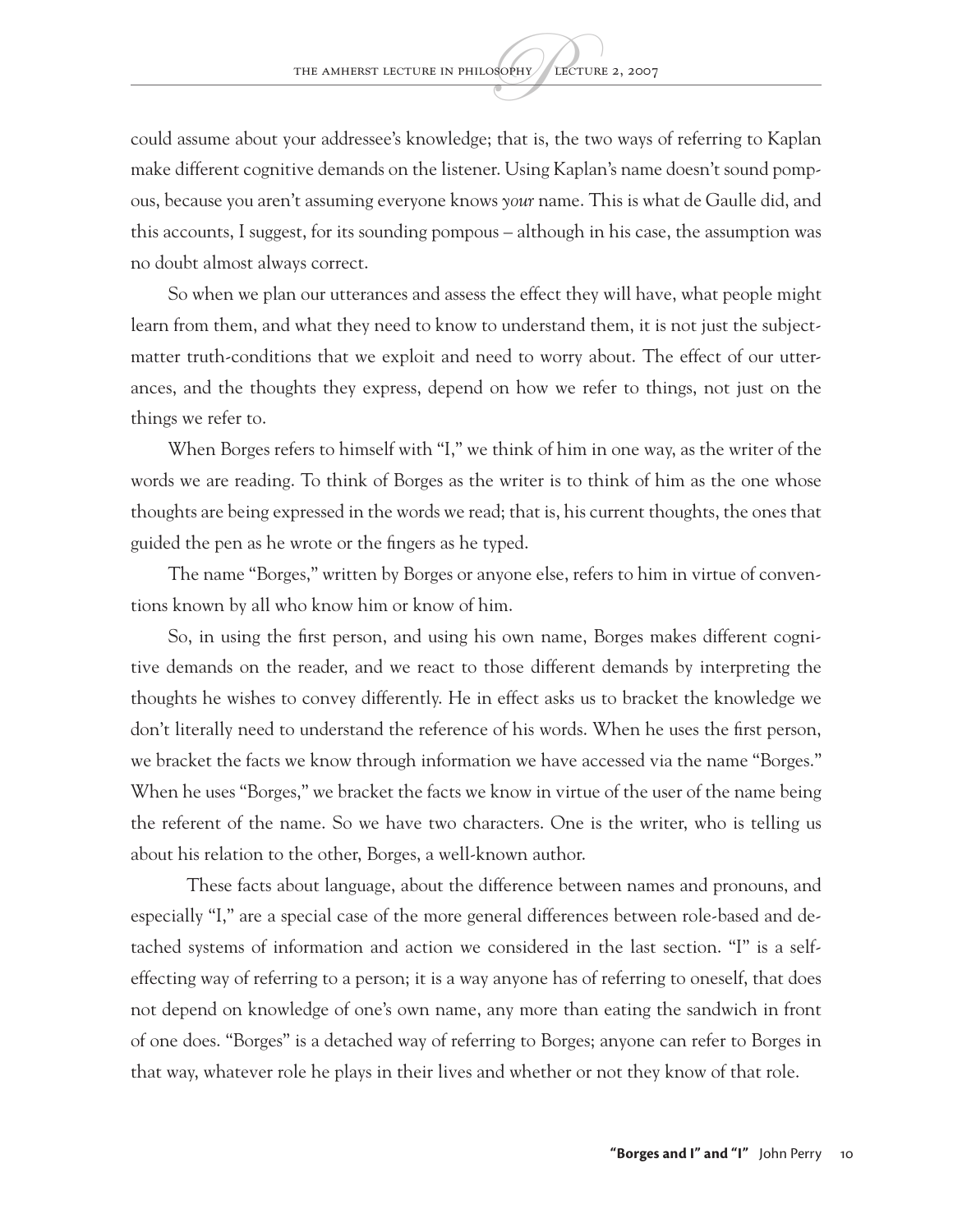#### A First Interpretation

We now have enough materials for a first pass at an interpretation of the story. The author is the writer and has the thoughts the writer is depicted as having. The writer and the author both like maps, hourglasses, typography and Stevenson in the way the writer is depicted as liking them. The characteristics attributed to Borges by the writer – liking these things in a vain way, for example – are not ones the author actually has. They are ones he would have, if the things attributed to him by the press, critics, publicists were correct. The works of the author, together with writings of critics and the like, have created a public concept, a persona, of the author that is not accurate. And yet the author is constantly exposed to it, in the same ways that everyone else is, and cannot avoid it. The key to this pool of accurate, semiaccurate, and inaccurate depictions of the author is his name, "Borges." Thus the author can use this name to create a character in the story, so we can pretend that the concept correctly describes someone real, towards whom the writer feels considerable annoyance. When the writer tries to do things and write things that don't conform to the public persona, these things are simply absorbed into it, interpreted in its light, changing it, but not making it accurate. He appreciates that this concept of himself, the inaccurate one, is what will live on, along with his literature. Only as the person that this concept inaccurately portrays, will he continue to be known, to survive. Thus the penultimate sentences:

Years ago I tried to free myself from him and went from the mythologies of the suburbs to the games with time and infinity, but those games belong to Borges now and I shall have to imagine other things. Thus my life is a flight and I lose everything and everything belongs to oblivion, or to him.

But the end of the story, if taken seriously, belies this interpretation:

I do not know which of us has written this page.

If the character Borges is simply the writer's personification, for literary effect, of an inaccurate concept of the writer, how could there be any possibility of Borges having written the page, that didn't involve the writer writing the page? How are we to interpret this last sentence? It seems to open the door for a somewhat different interpretation of the story. On this interpretation the writer and Borges are different aspects or *selves* of the author; so it makes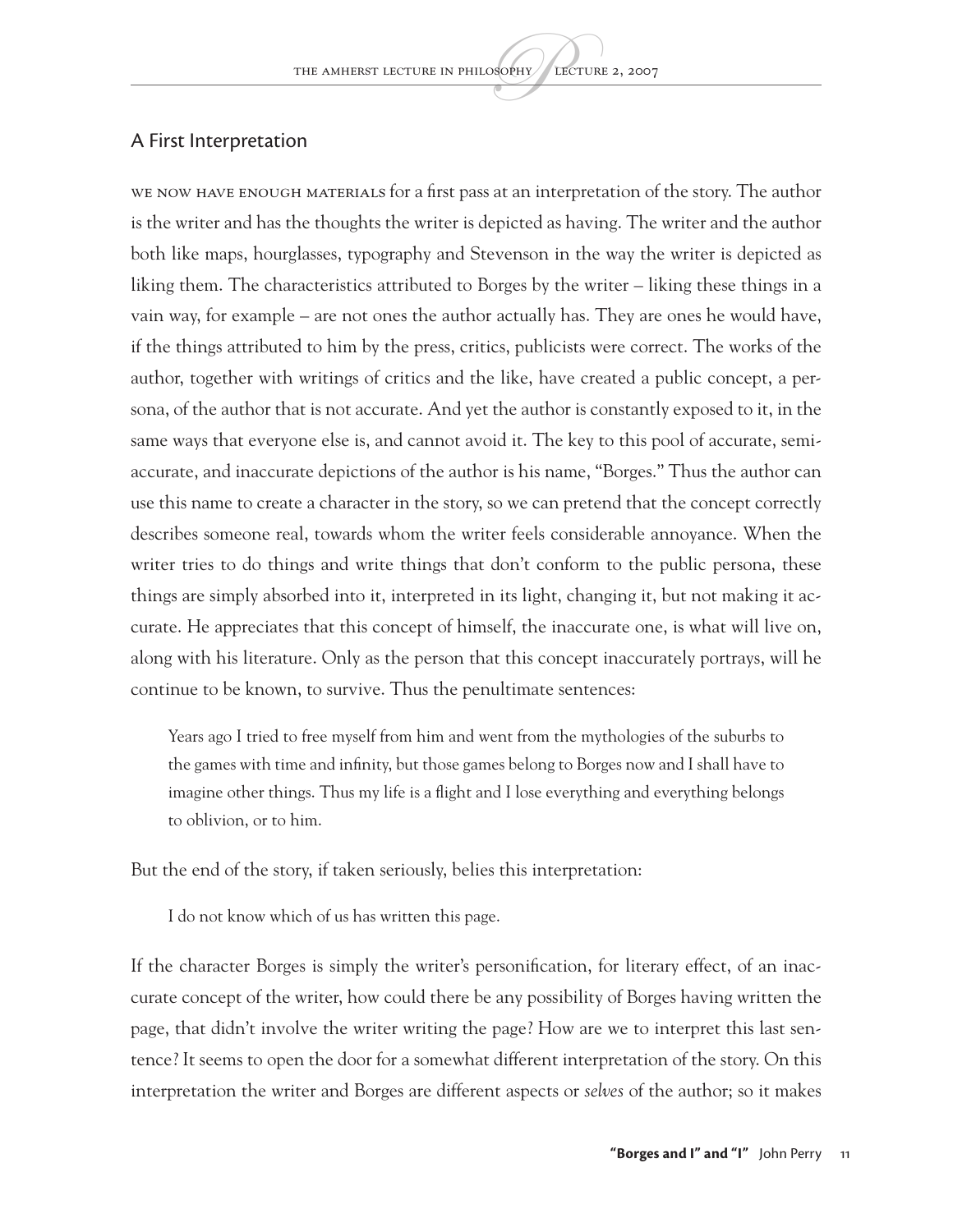some sense to attribute agency to one and not the other. But what sense can we make of such multiple selves and bifurcated agency within a single person?

#### Borges' Selves

I think selves are basically just people, seen as playing the role of being the same person as the subject of some verb, the agent of some activity, the thinker of some thought, the possessor of some emotion, and so forth. My neighbor is just a person, thought of as playing the role of one who lives next to, relative to me. My father is just the person who plays the role of being the male parent of, relative to me. "Neighbor" and "father" are role-words, and so is "self." On this conception of selves, there is only one self per person, the person himself or herself.

Still, we often use phrases like "the true self" or "the authentic self." Earlier this year Mel Gibson, arrested for drunk driving, made a number of anti-semitic remarks. People debate: was that Gibson's true self emerging, in the uninhibited state produced by drunkenness? Or is his true self the one that emerged when he sobered up, and with all of his cognitive faculties functioning, was ashamed at what he had said? Without taking sides on the real Mel Gibson, or even committing myself to the idea that some selves are uniquely true and authentic, I want to see what sense we can make of this idea of one person having multiple selves.

What I will suggest uses the concept of a *motivating cognitive complex*. We begin with the familiar idea that actions are motivated by beliefs and desires. If I intentionally do *A*, there will be some combination of beliefs and desires that plays two important roles in my doing *A*. First, the beliefs and desires are what *cause* me to do *A*. Second, the contents of the beliefs and desires *rationalize* (in a relatively weak sense of "rationalize") my doing *A*.

Let's return for a moment to George H. (His amnesia isn't relevant here, but it seems economical to make use of a character already in play.) In the hospital, George H. is hungry; that is, he has the desire to get some nourishment. He sees a (rather uninspired) peanut butter sandwich in front of him, and so believes that there is such a sandwich there. So he performs a certain action, grabbing the sandwich bringing it to his mouth, biting, chewing and swallowing. Why did he do this? What was his motivation? That he wanted some food,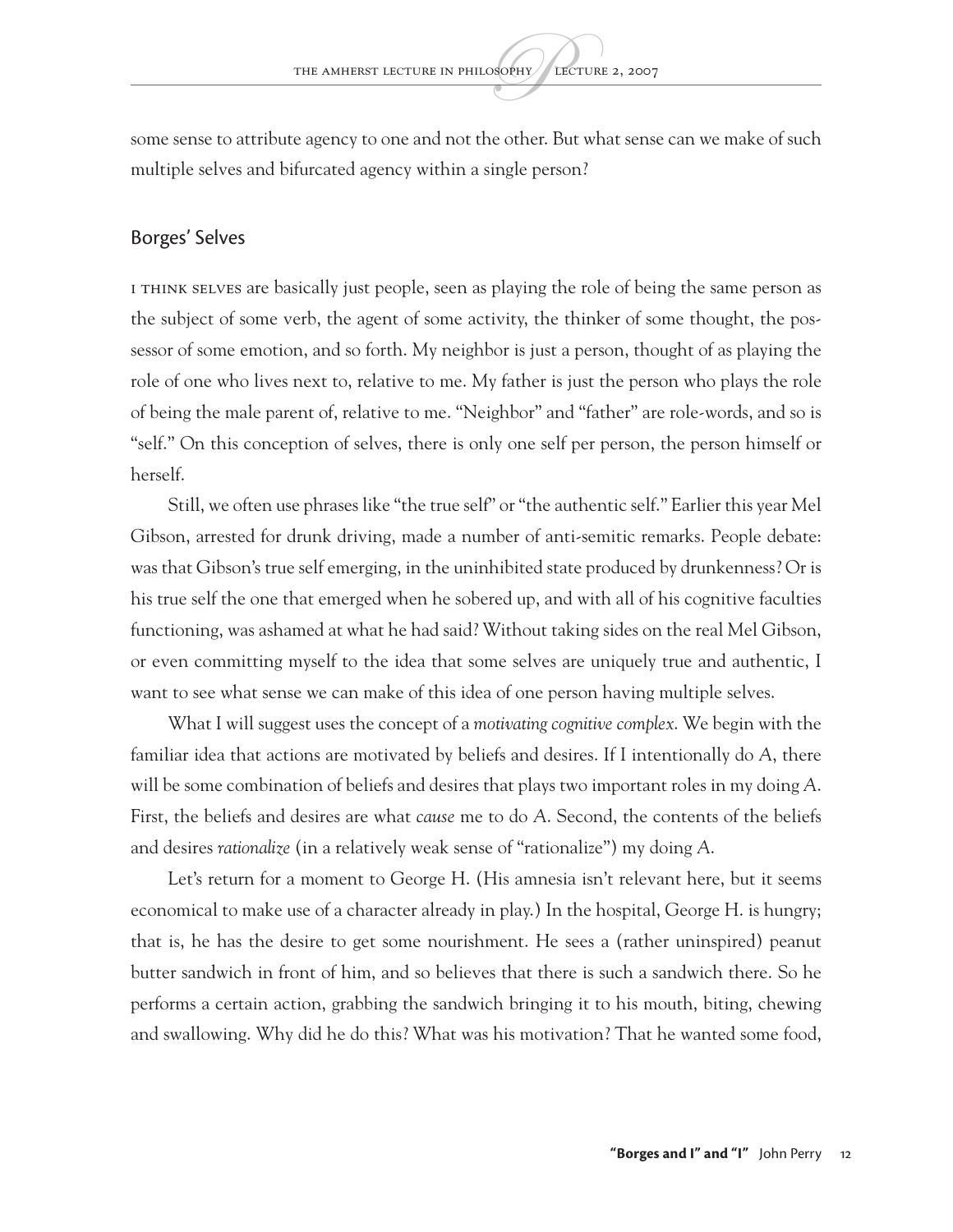believed there was a sandwich in front him, believed that by bringing it to his mouth, and so forth he would get some food.

Two things seem to be implied in saying these desires and beliefs motivated George H.'s act. First, that these beliefs and desires caused his act. Second, that if his beliefs are true, an act of this type will (or at least will be likely to) promote the satisfaction of his desire. We could improve this picture in a variety of ways. We could trade in "desire" for the more general "pro-attitude"; we could trade in belief for something like "positive doxastic state"; we could distinguish between basic actions (roughly, movements one can make at will) and the various things one brings about by performing basic actions. But for our purposes, we can just stick with the simple picture.

The motivating cognitive complex includes all and only the beliefs and desires that motivate an act. We might move to a more robust and normative concept of rationality, by saying that a truly rational person's motivating complex should include *all* relevant beliefs and desires. George H. was not rational, in this more robust sense, if he had some other relevant beliefs and desires, relative to which his act would not have been rational, in the more minimal sense, which he just left out of his deliberation. Suppose, for example, that George H. believes that if he refuses to eat the rather unappetizing sandwiches the nurse periodically places before him, she will give up and bring something more appetizing, perhaps ham and eggs, and that he has a strong desire to get something better to eat. But when the time comes, these additional considerations play no role. It's not that he deliberated, and decided it was more important to him to eat now than to follow his longer range plan. It was not that he forgot all about his longer range plan. He just ignored it.

Hungry and faced with the sandwich, there are two cognitive complexes that are potentially motivating; that is, each provides considerations that could motivate an available action. Each could be the basis for a bit of practical reasoning:

I want to eat something;

Grabbing the peanut butter sandwich in front of me is a way of eating something in these circumstances;

So, do it.

I want to get some more appetizing food served to me;

Refusing to eat the peanut butter sandwich in front of me will (probably) contribute to my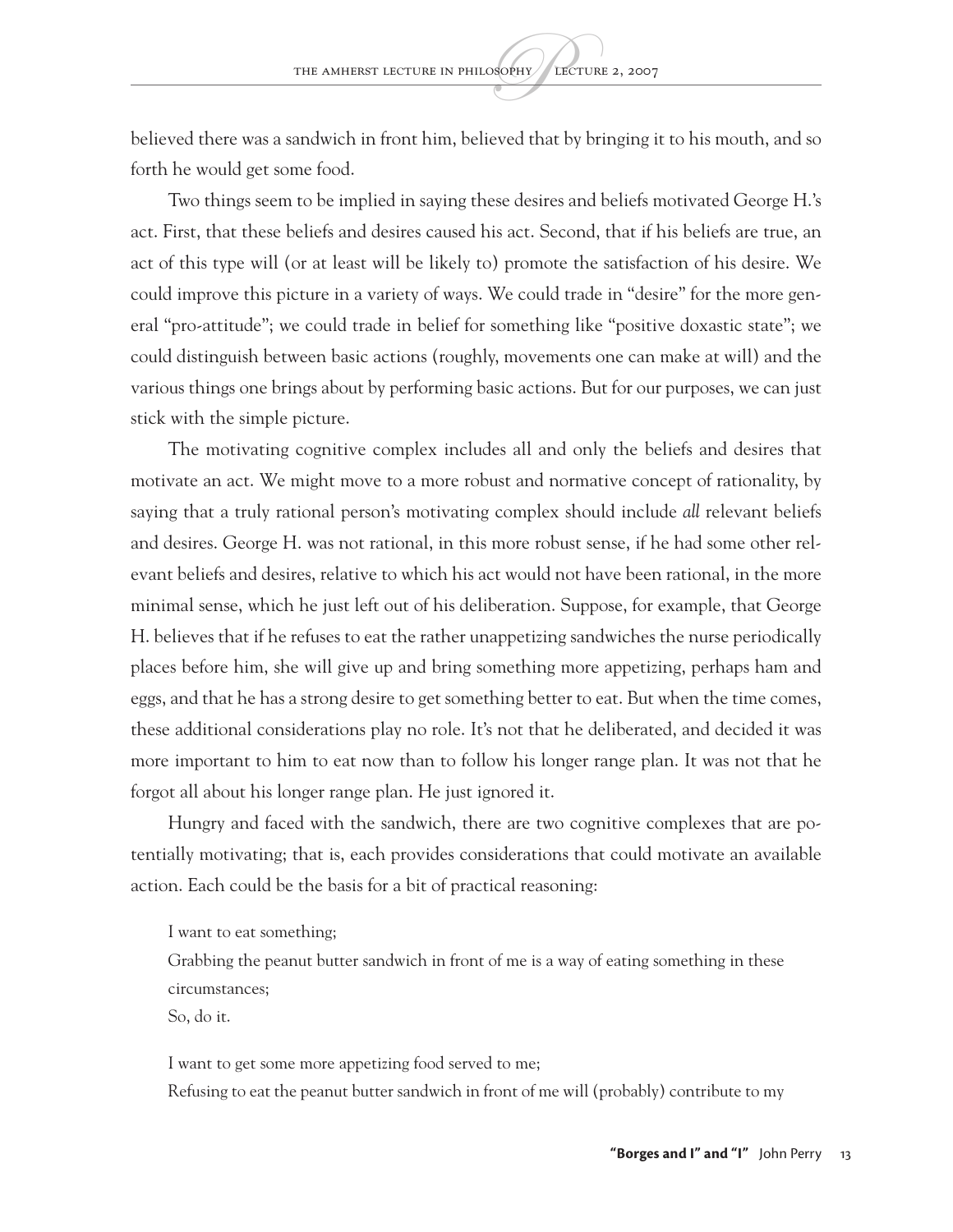getting something better served; So, don't eat it.

Faced with this dilemma, George H. could do several things. He might deliberate, weigh the strength of his various desires, perhaps form some additional beliefs, and come up with a new plan: "I'll eat a little of the sandwich, leave the rest, and complain." Or he could vividly contemplate a plate of ham and eggs, as a way of adjusting the weights of his desires, so he can stick to the original plan. Or he might abandon the plan altogether.

But as I imagine him, George H. does none of these things. The first motivating complex simply seizes control of his hands and mouth, and he eats the sandwich. The second motivating complex might seize control of his thoughts. As George H. eats he thinks to himself, "You shouldn't do this. What sort of a weak-willed wimp are you, anyway?" The second cognitive complex has to be satisfied with mental exhortation, since the hands and mouth are not under its control.

Here I have succumbed completely to the temptation to personify these motivating complexes, as if there were two agents, competing for control of George H.'s effectors, one managing to seize control of the hands and mouth, the other managing only to control some conscious thoughts. This is a dangerous way of talking, but it comes naturally.

Such bifurcations of motivational structure are not uncommon, at least for many of us, usually when we are in the grip of some strong desire or emotion, or some dark debilitating mood, or some moment of light-hearted whimsy, that interferes with the orderly implementation of well-thought out plans and policies.

As a child I was imbued with many opinions that, in retrospect, I don't accept. Growing up in Lincoln, Nebraska, I was taught by my father and grandfather that Roosevelt was a demon, as were most Democrats, that there was something innately special about Nebraska football, that the supposed superiority of places like Yale and Harvard over our local university was a matter of snobbism of wealthy eastern patricians. I think all of these cognitive structures, though no longer my true beliefs, or even really beliefs at all, live a shadowy halflife in the darker regions of my psyche. When tired and annoyed, during those parts of my life spent with people of a certain patrician cast, who don't know or care where Nebraska is, these subterranean near-beliefs briefly seize control of my thoughts, although not usually my mouth. Perhaps, if I were as drunk as Mel Gibson was, I would find myself complaining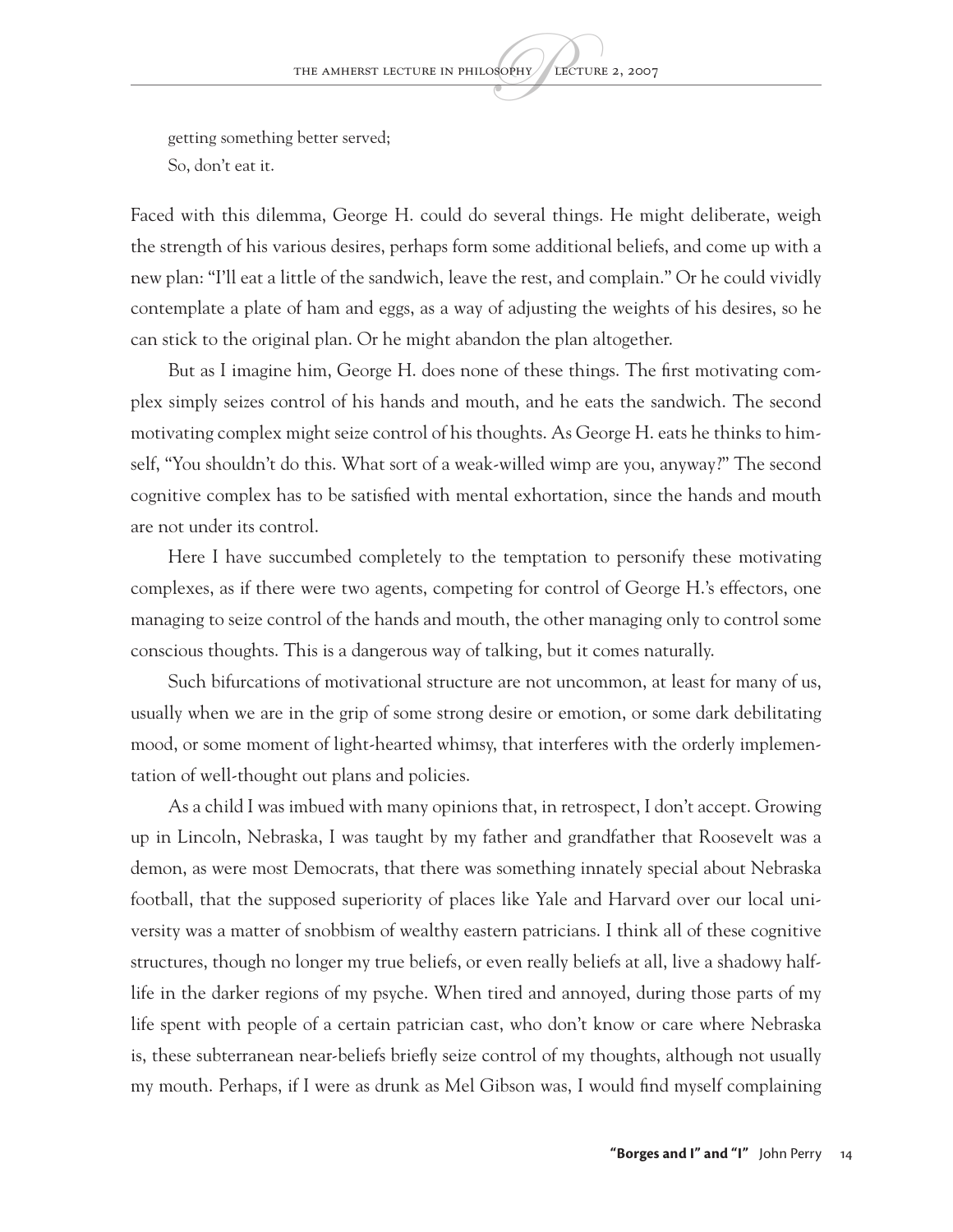about Roosevelt and the New Deal and Democrats, or explaining the natural superiority of Nebraska football – irrationalities, I hasten to emphasize, far more innocent than those apparently dwelling in the dark side of Gibson's psyche.

So motivating complexes may be embedded in larger structures of beliefs about oneself and one's situation, desires and aspirations, intentions and plans, which do not form a coherent whole. Different complexes seize control of different ways of acting in various situations and moods. Borges in the story is not simply a personification of an inaccurate public persona, but one part of a not totally coherent self-concept. In certain moods the author is Borges; the public persona coincides with a subset of the author's psyche that often has control. At such times the author really does become a bit of an actor, a poser, writing and publishing things, giving interviews and talks, that strike him, in other moods, as alien and somewhat pompous, though not without interest and value. Perhaps in such productive authorial moods, the self-conception that is in control when he walks in the streets of Buenos Aires – anonymous, unaffected, unmotivated by larger ambitions – can control only an inner voice, that says things like, "You are being a pompous ass," or some more sophisticated Borgesian version of such a thought.

So interpreted, there are in some reasonable sense two selves corresponding to the two characters in the story, corresponding to two self-conceptions, two overlapping but significantly different complexes of desires, ambitions, and intentions that Borges finds within himself, each taking control in turn, as mood and situation change, and energy and ambition ebb and flow.

If so, the answer to the question posed by the last sentence should probably be "Borges." The writer may have originally had the thoughts the story tells us about. But someone had to write them down, edit them, polish them, and arrange for them to be published. This seems like the sort of thing Borges, and not the writer, would take the time and effort to do. That is, it is the sort of thing that the author, under the influence of his authorial cognitive complex, would do.<sup>5</sup>

<sup>5</sup> The reader interested in some of the ideas I have used in this essay can find relevant books and papers listed, and several papers online, at my website, <http://www-csli.stanford.edu/~john/>.